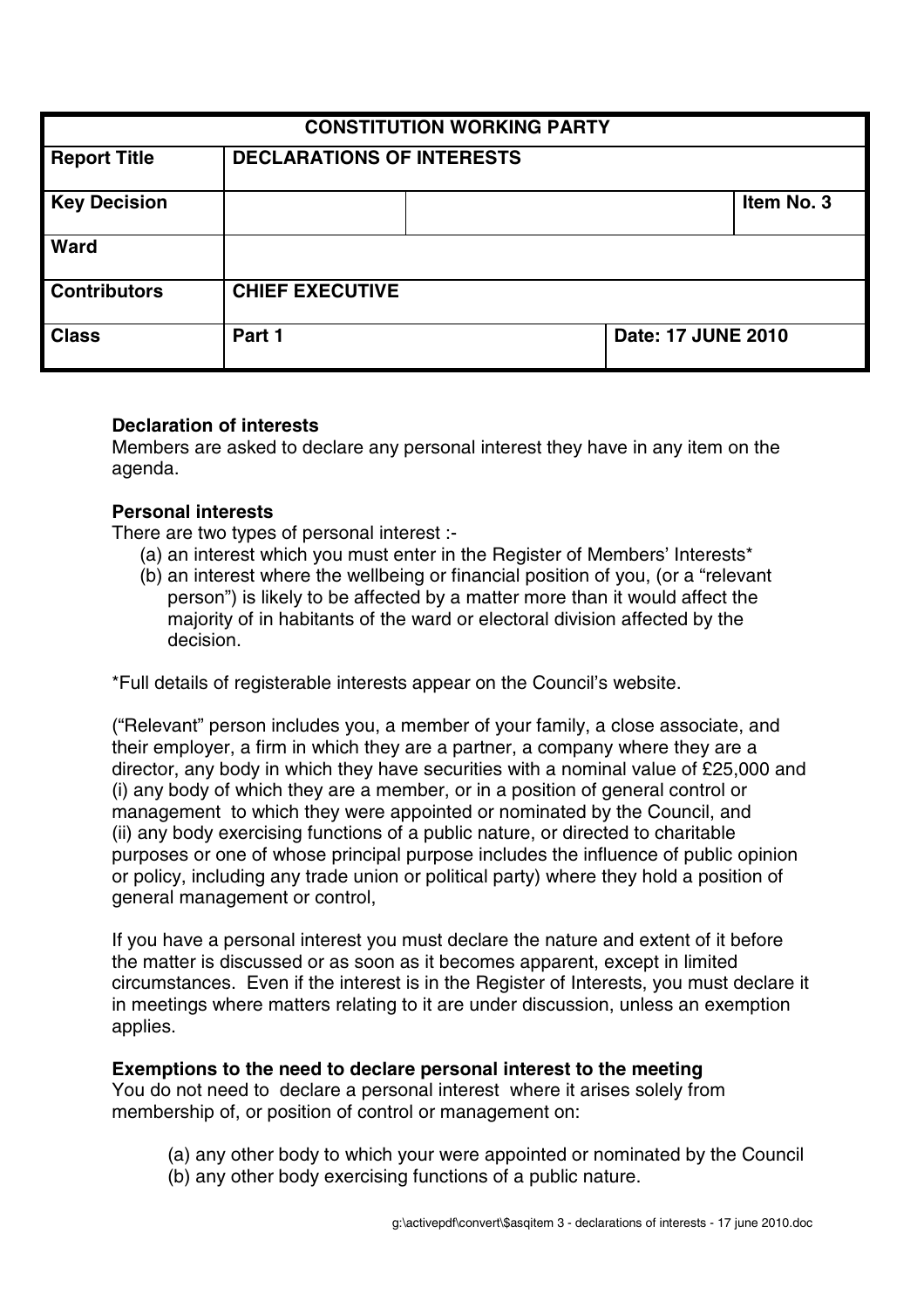In these exceptional cases, unless your interest is also prejudicial, you only need to declare your interest if and when you speak on the matter .

## **Sensitive information**

If the entry of a personal interest in the Register of Interests would lead to the disclosure of information whose availability for inspection creates or is likely to create a serious risk of violence to you or a person living with you, the interest need not be entered in the Register of Interests, provided the Monitoring Officer accepts that the information is sensitive. Where this is the case, if such an interest arises at a meeting, it must be declared but you need not disclose the sensitive information.

# **Prejudicial interests**

Your personal interest will also be prejudicial if all of the following conditions are met:

- (a) it does not fall into an exempt category (see below)
- (b) the matter affects either your financial interests or relates to regulatory matters - the determining of any consent, approval, licence, permission or registration
- (c) a member of the public who knows the relevant facts would reasonably think your personal interest so significant that it is likely to prejudice your judgement of the public interest.

# **Categories exempt from being prejudicial interest**

- (a)Housing holding a tenancy or lease with the Council unless the matter relates to your particular tenancy or lease; (subject to arrears exception)
- (b) School meals, school transport and travelling expenses; if you are a parent or guardian of a child in full time education, or a school governor unless the matter relates particularly to the school your child attends or of which you are a governor;
- (c) Statutory sick pay; if you are in receipt
- (d) Allowances, payment or indemnity for members
- (e)Ceremonial honours for members
- (f) Setting Council Tax or precept (subject to arrears exception)

# **Effect of having a prejudicial interest**

If your personal interest is also prejudicial, you must not speak on the matter. Subject to the exception below, you must leave the room when it is being discussed and not seek to influence the decision improperly in any way.

# **Exception**

The exception to this general rule applies to allow a member to act as a community advocate notwithstanding the existence of a prejudicial interest. It only applies where members of the public also have a right to attend to make representation, give evidence or answer questions about the matter. Where this is the case, the member with a prejudicial interest may also attend the meeting for that purpose. However the member must still declare the prejudicial interest, and must leave the room once they have finished making representations, or when the meeting decides they have